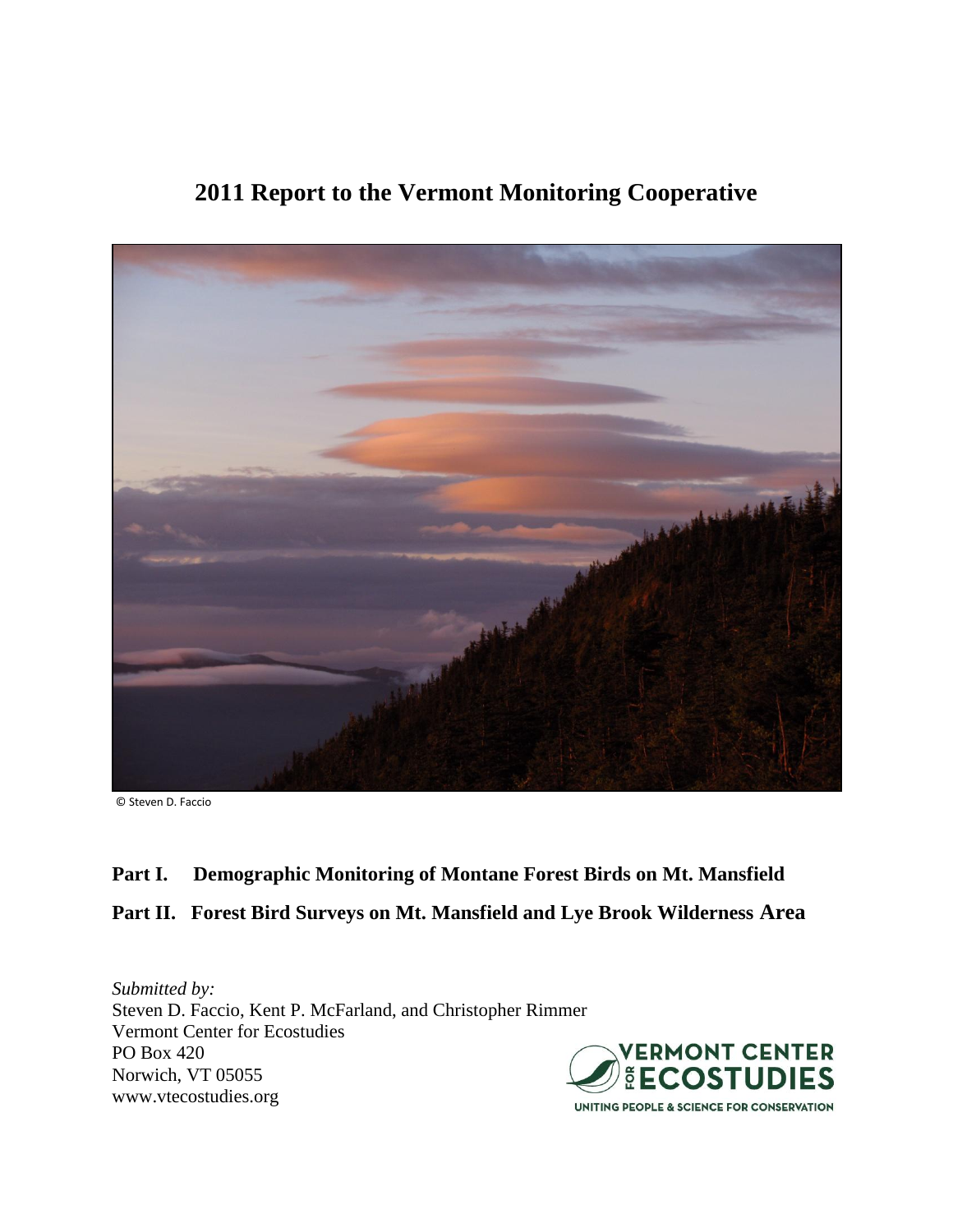## **Part I. Demographic Monitoring of Montane Forest Birds on Mt. Mansfield**

In 2011, we continued demographic monitoring of Bicknell's Thrush *(Catharus bicknelli)*, Swainson's Thrush *(C. ustulatus)*, Blackpoll Warbler *(Dendroica striata)*, Yellow-rumped (Myrtle) Warbler *(D. coronata coronata*), and White-throated Sparrow *(Zonotrichia albicollis)*, completing our 20<sup>th</sup> consecutive field season on Mt. Mansfield.

## **Study Areas and Methods**

We used mist-netting and banding to sample breeding populations of the five target species on an established study plot on the Mt. Mansfield ridgeline between c. 1155-1190 m (3800-3900 ft) elevation. As in previous years, we conducted banding sessions from early June into mid-July, with one visit in mid-September, using 4 to 30 nylon mist nets  $(12 \times 2.5 \text{--} \text{m} \text{ and } 6 \times 2.5 \text{--} \text{m}$ , 36-mm mesh) placed at sites that have been used annually since 1992, primarily on the Amherst, Lakeview, and Long trails. Nets were generally opened from late afternoon until dark and from pre-dawn until noon on the following morning. Bicknell's Thrushes were captured both passively and through the use of vocal lures (recorded conspecific vocalizations), while other species were passively captured. Each individual was fitted with a uniquely-numbered U.S. Fish and Wildlife Service (USFWS) leg band. We recorded data on age, sex, breeding condition, subcutaneous fat class, ectoparasites, flight feather wear, and net site of capture. Standard morphometrics recorded include wing chord, tail length, weight, tarsal length, culmen length, bill length from mid-nares, bill width, and bill depth. Several non-destructive tissue samples were collected from mist-netted Bicknell's Thrushes for studies of isotope markers. A single tail feather (right rectrix #5) was gently pulled and stored in an envelope. Approximately 2 mm of claw tip from the middle toe of both feet was collected using sharp dissection scissors and deposited in a small paper envelope.

## **Results and Discussion**

In 2011, we operated mist nets on Mt. Mansfield on 16 days between 3 June and 16 Sept., accumulating 1,039.75 net-hours, with an average of  $65 \pm 23.90$  SD net-hours per day (range = 15.625 – 178.50). Among the five target species, we had 150 captures of 112 individual birds, for a capture rate of 14.43 birds/100 net-hours. Eighty-four individuals were banded as "first-time" captures and 28 were returns from previous years (Table 1.1). Thirty-one Bicknell's Thrush were captured (21 males, 9 females, 1 unknown sex), including 10 individuals that had been captured on the Mansfield ridgeline in at least one previous summer. One male, originally banded in 2003 as a second-year (SY) bird, went undetected until being recaptured in 2011 at 9 years of age, while another SY male that was first banded in 2006 has been captured in every subsequent year except 2010. Three recaptured Bicknell's Thrushes were also carrying solar geolocators, one of which was deployed in 2009 and carried two-year's worth of migration data (see McFarland et. al. 2011 for preliminary summary of geolocator results; analyses are ongoing).

These results highlight both the high survivorship and strong breeding site fidelity of adult Bicknell's Thrushes, as well as the difficulty of obtaining complete population samples in a given year, underscoring the need for multiple-year sampling in order to obtain accurate demographic data for individual birds. The difficulty of intensively sampling all montane forest habitat on this study plot, due to constraints of terrain, accessibility, and weather, undoubtedly causes a significant portion of the breeding population to go undetected each year. This may be particularly true for females, with their smaller home ranges and more limited movements than males (Rimmer et al. 2001).

Recent stable-isotope analyses of tail feather samples collected from Bicknell's Thrushes across its breeding range (including Mt. Mansfield) revealed insights into natal dispersal patterns and indicated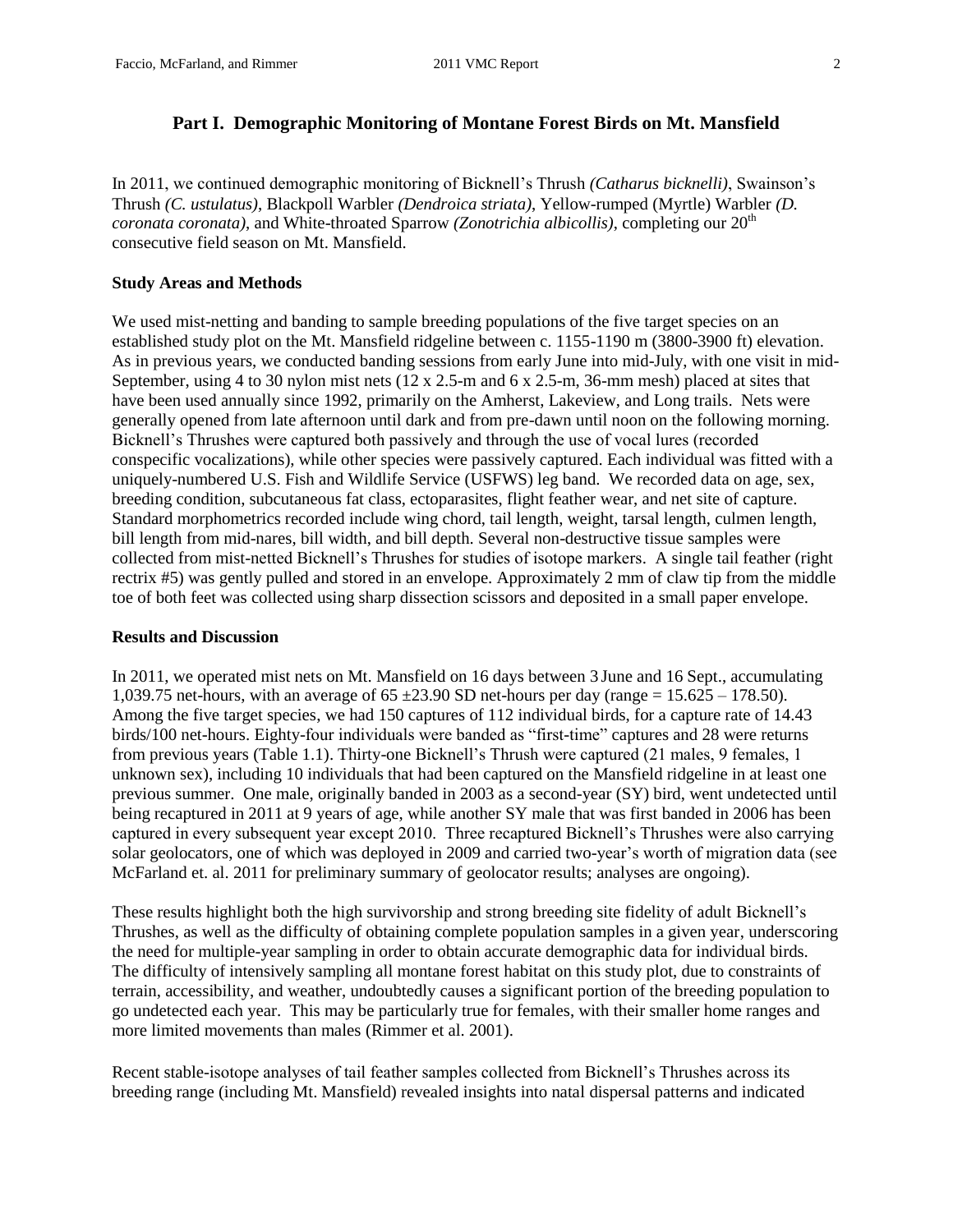limited demographic connectivity between geographically isolated habitat patches (Studds et al. 2012). Although the majority of first-time breeders dispersed within 200 km of their natal region, these movements peaked near the geographic center of the breeding range where populations appear to reach their highest abundance. Comparatively few individuals dispersed up to 700 km from natal areas. These patterns are consistent with frequency-dependent dispersal and suggest that the majority of natal dispersal events act to connect presently abundant populations where suitable habitat reaches its highest availability. Low demographic connectivity at broad spatial scales can render isolated populations vulnerable to both temporary and sustained environmental disturbance. Populations weakly connected by dispersal may fluctuate asynchronously due to demographic and environmental stochasticity, potentially increasing the risk of local extinction (Peltonen et al., 2002; Jones et al., 2007). Additionally, these data indicated that natal dispersal probability declined by 30–38% from 1996–2005. This may signal that Bicknell's Thrush populations are declining range-wide, further limiting demographic exchange between habitat patches predicted to be increasingly isolated by natural and anthropogenic habitat changes.

#### **Acknowledgements**

We are grateful to the Stowe Mountain Resort for allowing us access to the Mt. Mansfield toll road and for overnight use of the Octagon. We also thank Brendan Collins, John Lloyd, and Rosalind Renfrew for their skilled and dedicated fieldwork. Additional funding for our work on Mt. Mansfield was provided by The Nature Conservancy, U.S. Fish and Wildlife Service, and U.S. Forest Service Office of International Programs.

## **Literature Cited**

- Jones, J., Doran, P.J. and Holmes, R.T. 2007. Spatial scaling of avian population dynamics: Population abundance, growth rate, and variability. Ecology, 88: 2505–2515.
- McFarland, K. P., S. D. Faccio, and C. C. Rimmer. 2011. 2010 Report to the Vermont Monitoring Cooperative. Vermont Center for Ecostudies, Norwich, VT. 41 pp.
- Peltonen, M., Liebhold, A.M., Bjornstad, O.N. and Williams, D.W. 2002. Spatial synchrony in forest insect outbreaks: Roles of regional stochasticity and dispersal. Ecology, 83: 3120–3129.
- Rimmer, C.C., K.P. McFarland, W.G. Ellison, and J.E. Goetz. 2001. Bicknell's Thrush *(Catharus bicknelli)*. *In* The Birds of North America, No. 592 (A. Poole & F. Gill, eds.). The Birds of North America, Inc., Philadelphia, PA.
- Studds, C.E., K.P. McFarland, Y. Aubry, C.C. Rimmer, K.A. Hobson, P.P. Marra, and L.I. Wassenaar. 2012. Stable-hydrogen isotope measures of natal dispersal reflect observed population declines in a threatened migratory songbird. Diversity and Distributions DOI: 10.1111/j.1472- 4642.2012.00931.x.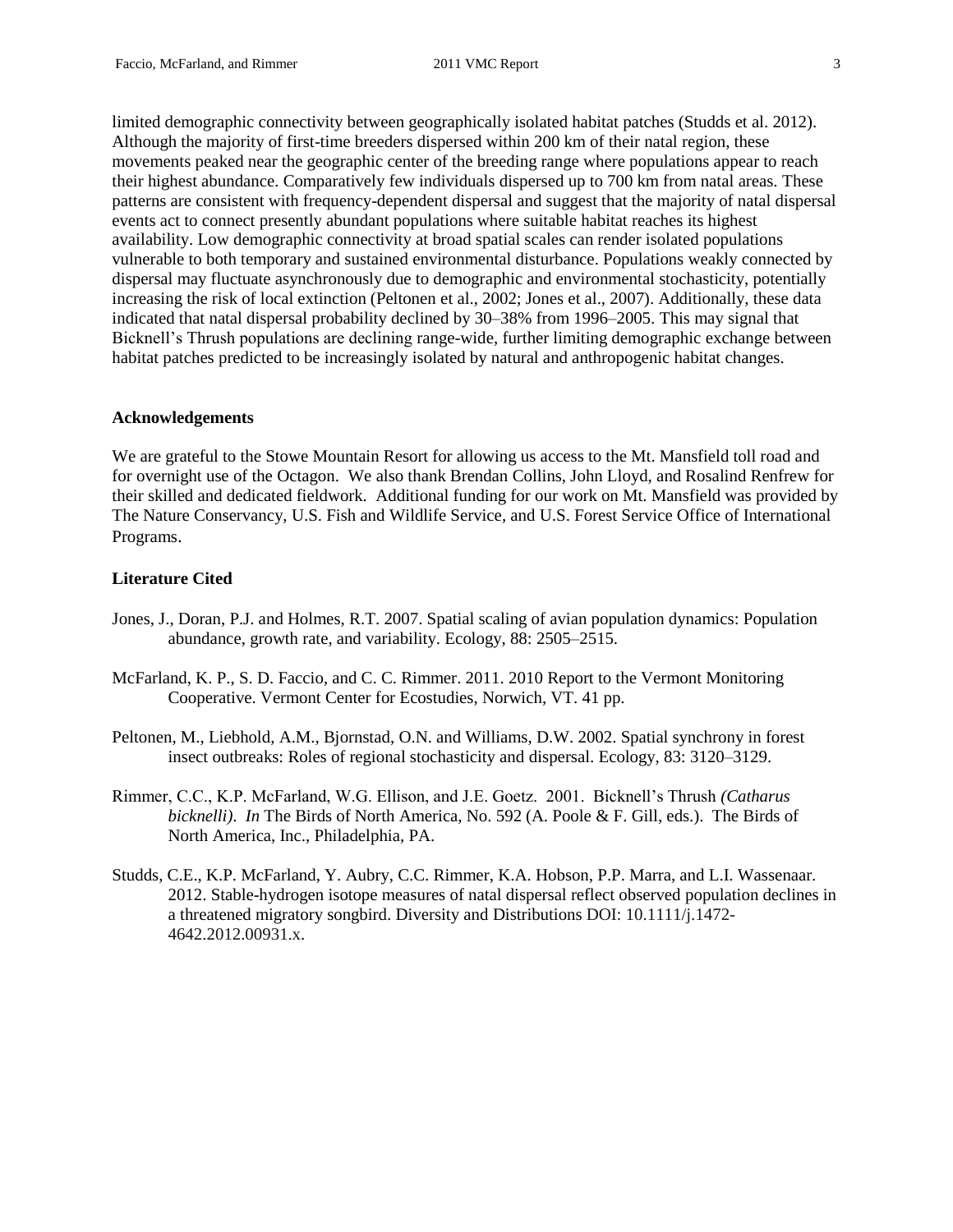|                    |                | <b>Mist Net Captures</b> |                  |                |                  |  |  |  |  |  |  |  |  |  |
|--------------------|----------------|--------------------------|------------------|----------------|------------------|--|--|--|--|--|--|--|--|--|
|                    |                | Total No. of             | <b>New</b>       |                | Total            |  |  |  |  |  |  |  |  |  |
|                    |                | Individuals              | Captures         | Returns        | Captures*        |  |  |  |  |  |  |  |  |  |
| Species            | <b>Sex</b>     | (% )                     | (%)              | $(\%)$         | (% )             |  |  |  |  |  |  |  |  |  |
|                    | M              | 21                       | 15               | 6              | 34               |  |  |  |  |  |  |  |  |  |
| Bicknell's         | $\mathbf{F}$   | 9                        | 5                | 4              | 13               |  |  |  |  |  |  |  |  |  |
| Thrush             | Unk            | 1                        | 1                | $\overline{0}$ | $\mathbf{1}$     |  |  |  |  |  |  |  |  |  |
|                    | Total          | 31(27.7)                 | 21(25.0)         | 10(35.7)       | 48 (32.0)        |  |  |  |  |  |  |  |  |  |
| Swainson's         | M              | 6                        | $\overline{4}$   | $\overline{2}$ | 6                |  |  |  |  |  |  |  |  |  |
| Thrush             | F              | $\boldsymbol{0}$         | $\boldsymbol{0}$ | $\overline{0}$ | $\boldsymbol{0}$ |  |  |  |  |  |  |  |  |  |
|                    | Total          | 6(5.4)                   | 4(4.8)           | 2(7.1)         | 6(4.0)           |  |  |  |  |  |  |  |  |  |
|                    | M              | 15                       | 11               | $\overline{4}$ | 26               |  |  |  |  |  |  |  |  |  |
| Blackpoll          | $\mathbf{F}$   | 11                       | 7                | 4              | 12               |  |  |  |  |  |  |  |  |  |
| Warbler            | Unk            | $\overline{2}$           | $\overline{2}$   | $\Omega$       | $\overline{2}$   |  |  |  |  |  |  |  |  |  |
|                    | Total          | 28 (25.0)                | 20(23.8)         | 8(28.6)        | 40(26.6)         |  |  |  |  |  |  |  |  |  |
|                    | M              | 15                       | 10               | 5              | 19               |  |  |  |  |  |  |  |  |  |
| Yellow-<br>rumped  | $\overline{F}$ | 8                        | 8                | $\Omega$       | 9                |  |  |  |  |  |  |  |  |  |
| Warbler            | Unk            | 3                        | 3                | $\theta$       | 3                |  |  |  |  |  |  |  |  |  |
|                    | Total          | 26 (23.2)                | 21(25.0)         | 5(17.9)        | 31(20.7)         |  |  |  |  |  |  |  |  |  |
|                    | M              | 15                       | 13               | $\overline{2}$ | 19               |  |  |  |  |  |  |  |  |  |
| White-<br>throated | $\overline{F}$ | 5                        | 4                | 1              | 5                |  |  |  |  |  |  |  |  |  |
| Sparrow            | Unk            | 1                        | 1                | $\overline{0}$ | 1                |  |  |  |  |  |  |  |  |  |
|                    | Total          | 21(18.7)                 | 18 (21.4)        | 3(10.7)        | 25(16.7)         |  |  |  |  |  |  |  |  |  |
| <b>Grand Total</b> |                | 112                      | 84               | 28             | 150              |  |  |  |  |  |  |  |  |  |

Table 1.1. Mist net captures of five target species by sex on Mt. Mansfield during 2011.

\* Includes within-year recaptures of multiple individuals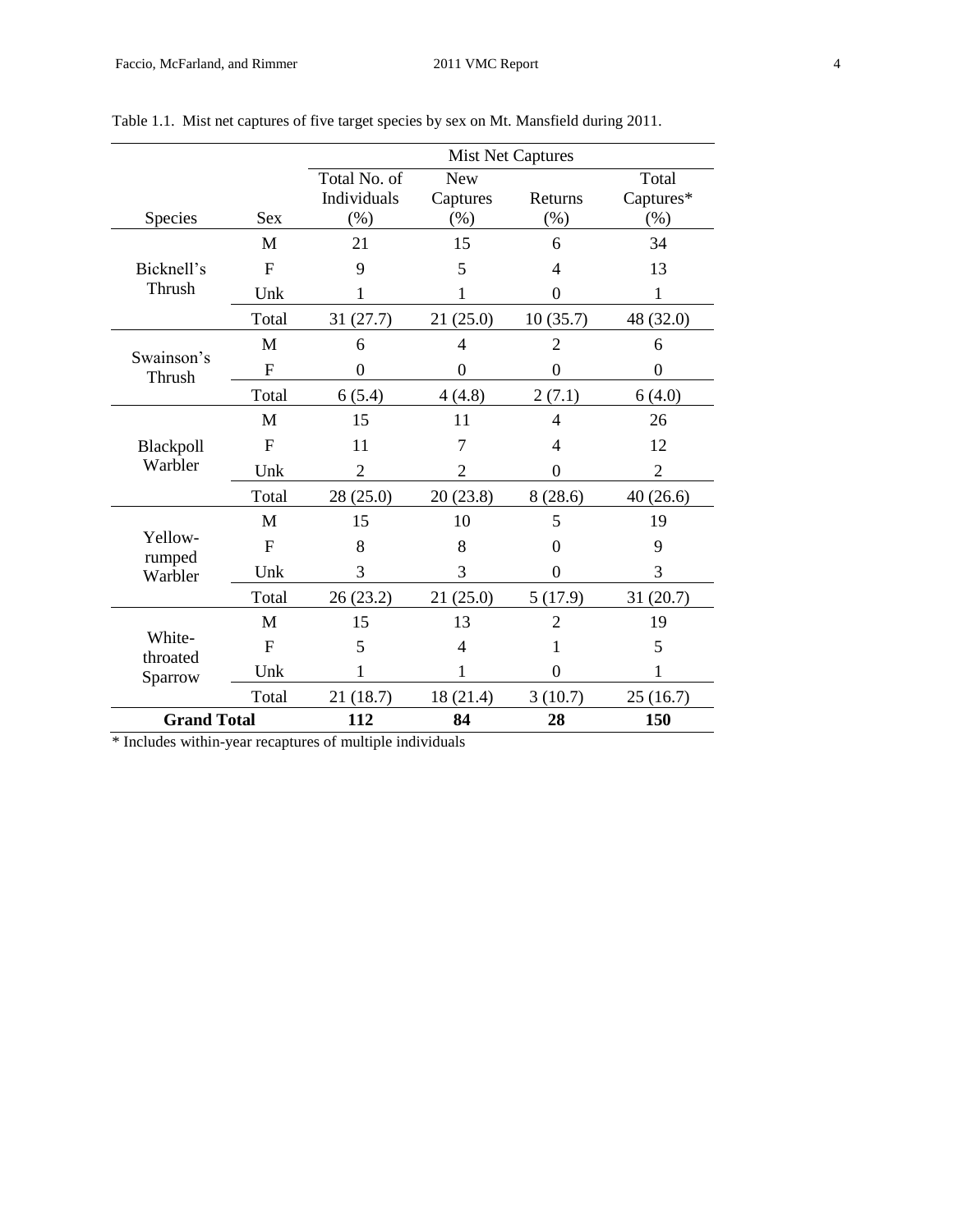## **Part II. Forest Bird Surveys on Mt. Mansfield and Lye Brook Wilderness Area**

In 2011, breeding bird surveys were continued at 3 permanent study sites on Mt. Mansfield, and on a single site at the Lye Brook Wilderness Area (LBWA) of the Green Mountain National Forest. The Mt. Mansfield ridgeline was surveyed for the 21<sup>st</sup> consecutive year, while the Ranch Brook site was censused for the  $16<sup>th</sup>$  year in 2011 (the 2004 survey was not completed due to inclement weather on attempted survey dates). Our permanent study site at Underhill State Park was surveyed for the  $19<sup>th</sup>$  year in 2011 (the site was not surveyed in 2003 or 2005), while the LBWA was surveyed for the  $12<sup>th</sup>$  consecutive year.

The Underhill State Park site consists of mature northern hardwoods ranging from 609 to 731 m (2000 to 2400 ft) elevation, while the Mansfield ridgeline site, at 1158 m (3800 ft), consists of montane fir-spruce. The Ranch Brook site ranges between 975 and 1097 m (3200 and 3600 ft), and is dominated by a paper birch-fir canopy. The Lye Brook study site, located in Winhall, just north of Little Mud Pond, is characterized by mature northern hardwoods at an elevation of 701 m (2300 ft).

These four study sites are part of VCE's long-term Forest Bird Monitoring Program (FBMP). This program was initiated in 1989 with the primary goals of conducting habitat-specific monitoring of forest interior breeding bird populations in Vermont and tracking long-term changes (Faccio et al. 1998). As of 2008, VCE had established 39 monitoring sites in 9 different forested habitats in Vermont, with additional montane sites in New York, New Hampshire, Maine, and Massachusetts. A complementary, volunteerbased, long-term monitoring program, called Mountain Birdwatch, was initiated in 2000 to collect census data on five common montane forest bird species throughout the Northeast. Also, through a cooperative agreement with the National Park Service, VCE is coordinating breeding bird monitoring at 9 National Parks and Historic Sites in the Northeast. Initiated in 2006, annual surveys are conducted at 19 study sites in New Jersey, Connecticut, New York, Massachusetts, Vermont, New Hampshire, and Maine.

## **Methods**

In 2011, surveys were conducted by VCE staff biologists at the Mt. Mansfield Ridgeline and Ranch Brook, and by volunteer observers at the Lye Brook and Underhill sites. Each study site consisted of 5 point count stations. Survey methods consisted of unlimited distance point counts, based on the approach described by Blondel et al. (1981) and used in Ontario (Welsh 1995). The count procedure was as follows:

- **1)** Counts began shortly after dawn on days where weather conditions were unlikely to reduce count numbers (i.e., calm winds and very light or no rain). Censusing began shortly  $(< 1$  min) after arriving at a station.
- **2)** Observers recorded all birds seen and heard during a 10-min sampling period, which was divided into 3 time intervals: 3, 2, and 5 mins. Observers noted in which time interval each bird was first encountered, and placed birds into one of 2 distance categories (within or beyond 50 m). To reduce duplicate records, individual birds were mapped on standardized field cards, and known or presumed movements were noted. Different symbols were used to record the status of birds encountered (i.e., singing male, pair observed, calling bird, etc.).
- **3)** The number of surveys at each site was dependent on elevation; montane fir-spruce sites were sampled once, while LBWA and Underhill were sampled twice during the breeding season, the first during early June (ca. 2-12 June) and the second during late June (ca. 14-30 June). Observers were encouraged to space their visits 7-10 days apart. For each site visit, all stations were censused in a single morning and in the same sequence.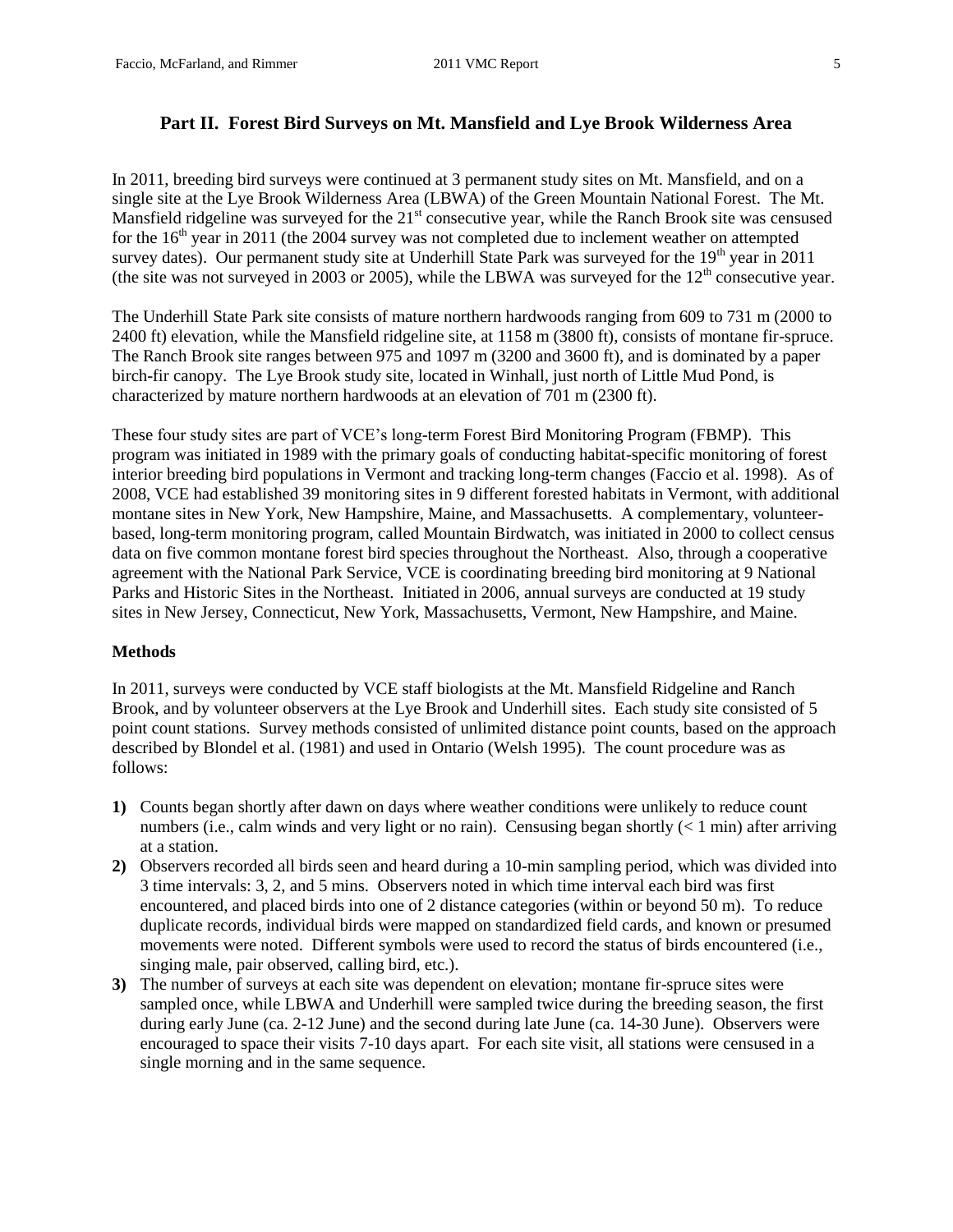In summarizing data for analysis, the maximum count for each species was used as the station estimate for each year. All birds seen or heard were each counted as 1 individual unless a family group or active nest was encountered, in which case they were scored as a breeding pair, or 2 individuals. Population trends were calculated for the 8 most commonly encountered species at each site using simple linear regression. For each species, the annual population trend was calculated by plotting the maximum count against year, and then calculating the mean annual rate of change of a linear trendline inserted through the points (e.g. Percent Annual Trend = slope  $\div$  y intercept x 100). Regression and correlation analyses were done using SYSTAT 10.2.

#### **Results and Discussion**

Relative abundance and species richness were at or near record lows at the two montane study sites on Mount Mansfield in 2011, while these metrics were average at mid-elevation sites at Underhill State Park and Lye Brook Wilderness. Overall, a combined total of 55 avian species have been detected during breeding bird surveys at three study sites on Mt. Mansfield from 1991-2011. Species richness was similar at both montane forest sites, with a total of 30 species detected at the Mansfield ridgeline and 31 at Ranch Brook. Surveys at Ranch Brook continue to average a greater number of individuals and species per year than the higher elevation and more exposed Mansfield ridgeline site (Tables 2.1 and 2.2). Surveys at the mid-elevation, northern hardwood study sites at Underhill State Park and Lye Brook Wilderness showed similar species composition, with Underhill averaging 17.63 species per year compared to Lye Brook's 16.00 (Tables 2.3 and 2.4).

## *Mount Mansfield*

On the Mt. Mansfield ridgeline plot in 2011, both species richness and numerical abundance were well below average, with 36 individuals of 11 species detected, the lowest number of individuals in the survey's 21-year history (Table 2.1). Of the 8 most commonly recorded species, all except American Robin were below the 21-year average, and the relative abundance of two species (Yellow-rumped and Blackpoll warblers) were at record lows. Seven species exhibited decreasing population trends, with Blackpoll Warbler continuing a significant decline of 3.07% per year  $(r^2 = 0.387; P = 0.003)$  for the sixth consecutive year. The number of Bicknell's Thrush increased by one over last year's count of 6 individuals, the lowest since 2004.

At the Ranch Brook study site in 2011, the number of species detected reached a record low of 11 species, while numerical abundance dropped to 52 individuals, the second lowest ever (Table 2.2). Among the 8 most abundant species, six were below the 16-year mean. Overall, just 2 of these 8 species showed increasing trends, while 6 declined. Three species declined significantly; White-throated Sparrow, which continued a downward trend at a rate of 3.98% per year ( $r^2 = 0.438$ ;  $P = 0.005$ ), Yellow-bellied Flycatcher, which declined at a rate of 2.95% per year  $(r^2 = 0.410; P = 0.008)$ , and Blackpoll Warbler, which was not detected at Ranch Brook for the first time, resulting in a 3.31% annual decline  $(r^2 = 0.294)$ ; *P* = 0.030). Swainson's Thrush numbers increased to a near record high of 13 individuals in 2011.

At Underhill State Park in 2011, total number of individuals and species richness dropped slightly from 2010, with 53 individuals of 14 species detected (Table 2.3), including two new species for the site; Cedar Waxwing and Nashville Warbler. Among the 8 most common species at the site, three were above the 19-year mean, and five were below. Overall, five species showed increasing population trends, including significant increases for Black-throated Blue Warbler (5.59%;  $r^2 = 0.285$ ,  $P = 0.019$ ) and Black-throated Green Warbler  $(6.11\%; r^2 = 0.531, P = 0.0004)$ . Once common at Underhill State Park in low numbers,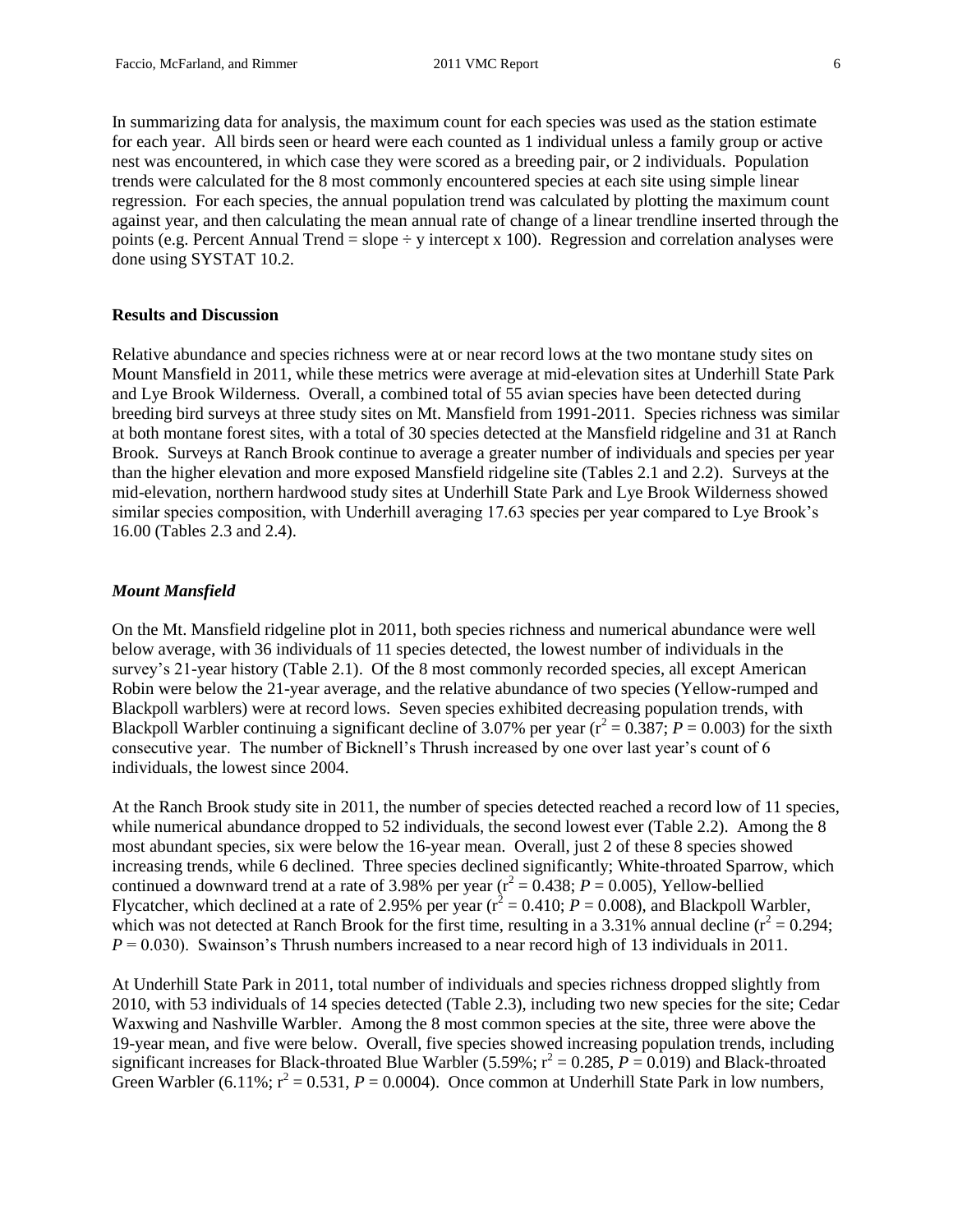Canada Warbler has only been detected once in the last seven years, continuing its declining trend at 5.20% per year  $(r^2 = 0.732, P < 0.0001)$ .

#### *Lye Brook Wilderness*

At Lye Brook Wilderness, species richness and numerical abundance increased slightly from 2010 and were at or above the 12-year average, with 63 individuals of 17 species detected (Table 2.4). Among the 8 most common species, six were below the 12-year average. Of these 8 species, half exhibited increasing population trends, while half showed declines. Among significant trends, Ovenbird declined at a rate of  $3.37\%$  ( $r^2 = 0.471$ ;  $P = 0.014$ ), and Red-eyed Vireo increased at 12.28% per year ( $r^2 = 0.285$ ;  $P =$ 0.074). The maximum count of Red-eyed Vireo  $(n=15)$  was the highest in site's 12-year history, while Hermit Thrush dropped from 8 to 2, equaling the lowest count of 2001.

The site-specific trend estimates presented for the Mt. Mansfield and Lye Brook sites must be interpreted carefully as these data are from a limited geographic sample with low power. Year to year changes in survey counts may simply reflect natural fluctuations, variable detection rates, and/or a variety of dynamic factors, such as prey abundance, overwinter survival, and local habitat change. Continued data collection and comparison with survey data from other ecologically similar sites will be necessary to elucidate meaningful population trends of various species at these sites.

## **Acknowledgements**

Many thanks to Bobbie Jean Booth and Zoe Richards for conducting bird surveys at the Lye Brook Wilderness Area and Underhill State Park, respectively.

## **Literature Cited**

- Blondel, J., C. Ferry, and B. Frochot. 1981. Point counts with unlimited distance. Pp. 414-420, *In* C. John Ralph and J. Michael Scott (Eds.). Estimating numbers of terrestrial birds. Studies in Avian Biology 6: 630pp.
- Faccio, S.D. 2003. Effects of ice storm-created gaps on forest breeding bird communities in central Vermont. Forest Ecology and Management 186: 133-145.
- Faccio, S.D., C.C. Rimmer, and K.P. McFarland. 1998. Results of the Vermont Forest Bird Monitoring Program, 1989-1996. Northeastern Naturalist 5(4): 293-312.
- Welsh, D.A. 1995. An overview of the Forest Bird Monitoring Program in Ontario, Canada. Pp. 93-97, *In* C.J. Ralph, J.R. Sauer, and S. Droege, (Eds.). Monitoring bird populations by point counts. General Technical Report PSW-GTR-149. Pacific Southwest Research Station, Forest Service, U.S. Dept. of Agriculture, Albany, CA. 181pp.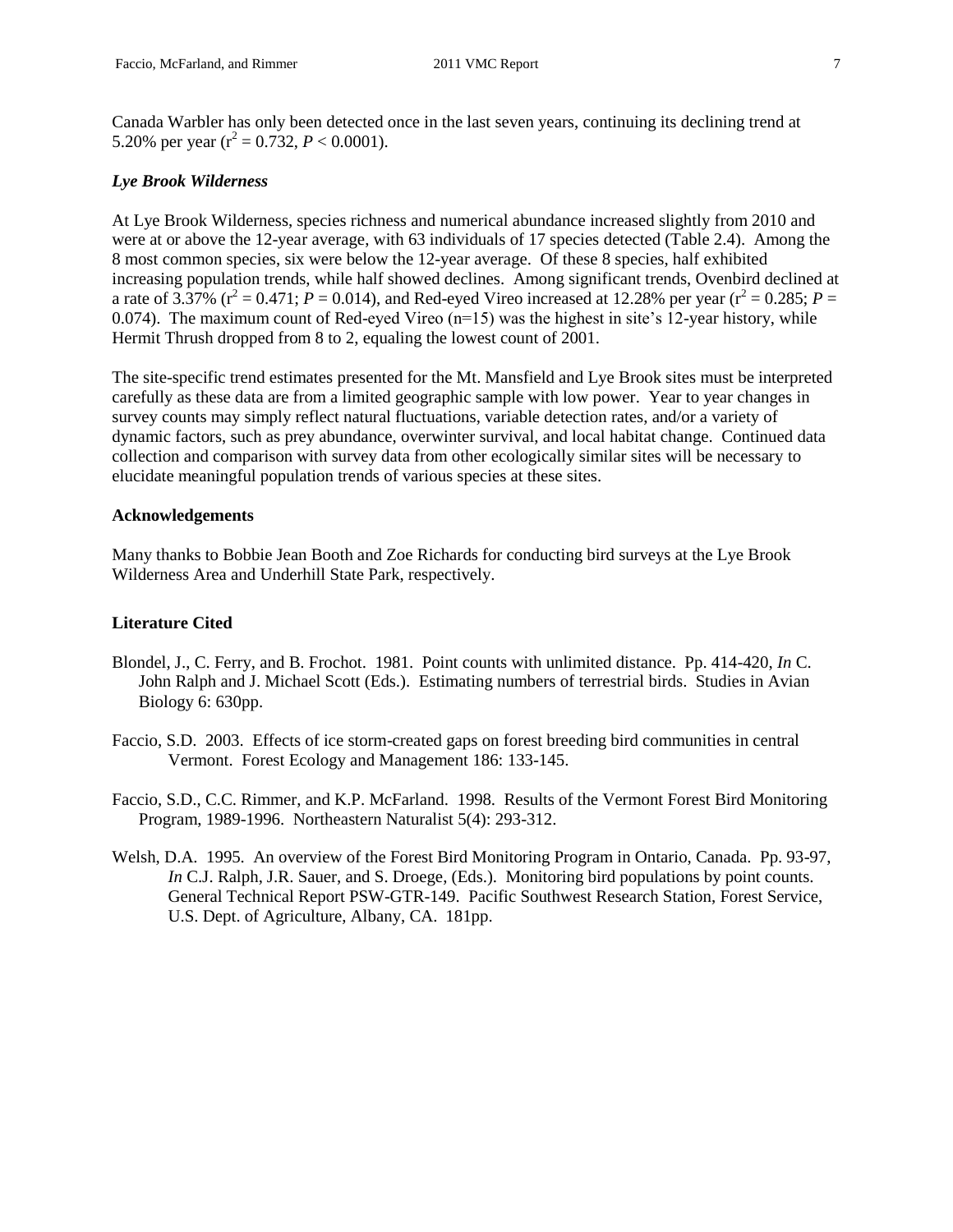|                                     |                |                         |                |                |                |                |                         |                                         |                         |                         |                         |                          |                |              |                         |                |                         |                  |              |                         |                         |                                                                              |           |       | <b>Annual</b> |
|-------------------------------------|----------------|-------------------------|----------------|----------------|----------------|----------------|-------------------------|-----------------------------------------|-------------------------|-------------------------|-------------------------|--------------------------|----------------|--------------|-------------------------|----------------|-------------------------|------------------|--------------|-------------------------|-------------------------|------------------------------------------------------------------------------|-----------|-------|---------------|
| <b>Common Name</b>                  | '91–           |                         |                |                |                |                |                         | $92$ $93$ $94$ $95$ $96$ $97$ $98$ $99$ |                         |                         |                         |                          |                |              |                         |                |                         |                  |              |                         |                         | $'00$ $'01$ $'02$ $'03$ $'04$ $'05$ $'06$ $'07$ $'08$ $'09$ $'10$ $'11$ Mean | <b>SD</b> | $r^2$ | Trend (%)     |
| Red Squirrel                        |                |                         |                |                |                |                |                         |                                         |                         |                         | $\mathbf{1}$            |                          |                |              |                         |                |                         |                  |              |                         |                         | 0.05                                                                         | 0.22      |       |               |
| Sharp-shinned Hawk                  |                |                         |                |                |                |                |                         |                                         |                         | 1                       |                         |                          |                |              |                         |                |                         |                  |              |                         |                         | 0.05                                                                         | 0.22      |       |               |
| Hairy Woodpecker                    |                |                         |                | 1              |                |                |                         |                                         |                         |                         |                         |                          |                |              |                         |                |                         |                  |              |                         |                         | 0.05                                                                         | 0.22      |       |               |
| Northern Flicker                    |                |                         | $\mathbf{1}$   |                |                |                |                         |                                         |                         |                         |                         |                          |                |              |                         |                |                         |                  |              |                         |                         | 0.05                                                                         | 0.22      |       |               |
| Yellow-bellied Flycatcher           |                |                         | $\mathbf{1}$   |                | $\mathbf{1}$   | $\overline{2}$ | 3                       |                                         | $\mathbf{1}$            |                         | 1                       |                          | $\overline{2}$ | -1           |                         | 1              | $\overline{2}$          | 1                | 3            |                         |                         | 1.00                                                                         | 0.95      |       |               |
| Alder Flycatcher                    |                |                         |                |                |                |                | $\mathbf{1}$            |                                         |                         |                         |                         |                          |                |              |                         |                |                         |                  |              |                         |                         | 0.05                                                                         | 0.22      |       |               |
| Red-eyed Vireo                      |                |                         |                |                |                |                |                         |                                         | $\mathbf{1}$            |                         |                         |                          |                |              |                         |                |                         |                  |              |                         |                         | 0.05                                                                         | 0.22      |       |               |
| <b>Blue Jay</b>                     |                | $\mathbf{1}$            |                |                |                |                |                         |                                         |                         |                         |                         |                          |                |              |                         | 1              |                         |                  |              |                         |                         | 0.14                                                                         | 0.36      |       |               |
| <b>Common Raven</b>                 |                |                         | $\mathbf{1}$   |                |                | $\mathbf{1}$   |                         |                                         | $\mathbf{1}$            | $\mathbf{1}$            |                         | $\mathbf{1}$             | $\mathbf{1}$   | $\mathbf{1}$ |                         | $\overline{2}$ |                         | $\mathbf{1}$     |              |                         |                         | 0.48                                                                         | 0.60      |       |               |
| <b>Red-breasted Nuthatch</b>        | 1              | 2                       | 3              | 1              | 3              | $\mathbf{1}$   |                         | 1                                       | $\overline{2}$          |                         | $\mathbf{1}$            |                          |                |              | $\mathbf{1}$            |                | $\mathbf{1}$            |                  |              |                         |                         | 0.81                                                                         | 0.98      |       |               |
| <b>Winter Wren</b>                  | 10             | 9                       | 7              | 4              | 5              | $\overline{2}$ | $\overline{\mathbf{4}}$ | 10                                      | 8                       | $\overline{\mathbf{4}}$ | $\overline{\mathbf{4}}$ | 7                        | 3              | 7            | 8                       | 12             | $\overline{7}$          | 5                | 6            | 8                       | $\overline{\mathbf{4}}$ | 6.38                                                                         | 2.62      | 0.001 | $-0.16$       |
| Golden-crowned Kinglet              |                |                         |                |                |                |                |                         |                                         |                         | 1                       |                         |                          |                |              |                         |                |                         |                  |              |                         |                         | 0.05                                                                         | 0.22      |       |               |
| Ruby-crowned Kinglet                |                | 2                       |                |                | $\mathbf{1}$   |                |                         |                                         |                         |                         |                         | 1                        | $\mathbf{1}$   |              |                         |                |                         |                  |              | 1                       |                         | 0.29                                                                         | 0.56      |       |               |
| <b>Bicknell's Thrush</b>            | 6              | 15                      | 11             | 8              | 10             | 11             | 9                       | 9                                       | 8                       | 7                       | $\boldsymbol{9}$        | 9                        | 6              | 5            | ${\bf 8}$               | 11             | 12                      | $\overline{7}$   | 10           | 6                       | $7\phantom{.}$          | 8.76                                                                         | 2.41      | 0.095 | $-1.19$       |
| <b>Swainson's Thrush</b>            | 3              | 8                       | $\mathbf{1}$   | 1              | 3              | 6              | $\overline{7}$          | 5                                       | $\overline{\mathbf{4}}$ | 3                       | 3                       | $\overline{2}$           | $\overline{2}$ | 1            | $\overline{2}$          | 5              | $\mathbf{1}$            | 5                | 3            | 5                       | $\mathbf{1}$            | 3.38                                                                         | 2.09      | 0.049 | $-1.76$       |
| Hermit Thrush                       |                |                         |                |                |                |                |                         |                                         |                         |                         | $\mathbf{1}$            |                          | $\mathbf{1}$   |              |                         |                |                         |                  |              |                         |                         | 0.10                                                                         | 0.30      |       |               |
| <b>American Robin</b>               | 1              | $\overline{\mathbf{4}}$ | $\mathbf{1}$   | $\mathbf{2}$   | $\overline{2}$ | $\mathbf{2}$   | $\overline{2}$          | 1                                       | 1                       | 3                       | 3                       | $\overline{2}$           | 6              | 3            | $\mathbf{1}$            | 3              | $\overline{\mathbf{4}}$ | 3                | $\mathbf{2}$ | $\overline{\mathbf{4}}$ | 3                       | 2.52                                                                         | 1.29      | 0.155 | 5.04          |
| Cedar Waxwing                       |                | 1                       | $\overline{4}$ |                |                |                | 9                       |                                         |                         |                         |                         |                          |                | $\mathbf{1}$ |                         |                |                         |                  |              |                         |                         | 0.71                                                                         | 2.10      |       |               |
| Nashville Warbler                   | 2              |                         |                |                |                | $\overline{2}$ | 3                       | 1                                       | $\mathbf{1}$            |                         | $\mathbf{1}$            |                          | 1              |              |                         | 1              |                         |                  |              |                         | 1                       | 0.62                                                                         | 0.86      |       |               |
| Magnolia Warbler                    | $\mathbf{1}$   | $\overline{2}$          |                |                |                | 3              | $\mathbf{1}$            |                                         |                         |                         | $\mathbf{1}$            |                          | 3              | $\mathbf{1}$ | $\overline{4}$          |                | $\mathbf{1}$            |                  |              |                         | $\mathbf{1}$            | 0.90                                                                         | 1.18      |       |               |
| <b>Yellow-rumped Warbler</b>        | 9              | 11                      | 8              | 9              | 8              | 12             | 10                      | 13                                      | 11                      | 9                       | 11                      | 14                       | 10             | 13           | 9                       | 9              | $\overline{7}$          | 12               | 12           | 8                       | 5                       | 10.00                                                                        | 2.24      | 0.017 | $-0.44$       |
| <b>Blackpoll Warbler</b>            | 8              | $\boldsymbol{9}$        | 9              | 7              | 7              | 15             | 10                      | 10                                      | $\boldsymbol{9}$        | 8                       | 8                       | 3                        | 3              | 9            | 8                       | 8              | $\overline{2}$          | $\boldsymbol{4}$ | 5            | 5                       | 1                       | 7.05                                                                         | 3.26      | 0.387 | $-3.07*$      |
| Ovenbird                            |                |                         | $\mathbf{1}$   |                |                |                |                         |                                         | $\mathbf{1}$            |                         |                         |                          |                |              |                         |                |                         |                  |              |                         |                         | 0.10                                                                         | 0.30      |       |               |
| Canada Warbler                      |                |                         |                |                |                |                | $\mathbf{1}$            |                                         |                         |                         |                         |                          |                |              |                         |                |                         |                  |              |                         |                         | 0.05                                                                         | 0.22      |       |               |
| Lincoln's Sparrow                   | 2              |                         |                |                |                | 1              |                         |                                         |                         |                         |                         |                          |                |              |                         |                |                         |                  |              |                         |                         | 0.14                                                                         | 0.48      |       |               |
| <b>White-throated Sparrow</b>       | 6              | 14                      | 14             | 12             | 14             | 13             | 20                      | 14                                      | 19                      | 14                      | 18                      | 11                       | 13             | 11           | 10                      | 14             | 14                      | 12               | 10           | 12                      | 8                       | 13.00                                                                        | 3.32      | 0.047 | $-0.81$       |
| Dark-eyed Junco                     | 3              | $\boldsymbol{9}$        | 6              | $\overline{2}$ | 5              | 5              | 9                       | 8                                       | 7                       | $\overline{2}$          | $\overline{7}$          | 6                        | 5              | 7            | $\overline{\mathbf{4}}$ | 5              | $\overline{\mathbf{4}}$ | 6                | 6            | 6                       | 3                       | 5.48                                                                         | 2.02      | 0.013 | $-0.62$       |
| Purple Finch                        | $\mathfrak{D}$ | $\overline{4}$          | $\mathbf{1}$   | $\overline{2}$ | 3              | $\overline{2}$ | 2                       | $\mathbf{1}$                            | $\overline{4}$          | $\overline{2}$          | 3                       | $\overline{\mathcal{A}}$ | $\overline{4}$ | 2            | $\mathbf{1}$            | $\overline{2}$ | $\overline{2}$          | $\overline{4}$   | 3            |                         | $\mathfrak{D}$          | 2.38                                                                         | 1.16      |       |               |
| White-winged Crossbill              |                |                         |                |                | 8              |                | 1                       | $\mathbf{1}$                            |                         |                         |                         |                          |                |              |                         |                |                         |                  |              |                         |                         | 0.48                                                                         | 1.75      |       |               |
| Pine Siskin                         |                | $\mathbf{1}$            |                |                | $\mathbf{1}$   |                | 2                       | $\mathbf{1}$                            |                         |                         | 11                      |                          |                |              |                         |                | 5                       |                  | $\mathbf{1}$ |                         |                         | 1.05                                                                         | 2.56      |       |               |
| <b>Evening Grosbeak</b>             |                | $\overline{2}$          |                |                |                |                |                         |                                         |                         |                         |                         |                          |                |              |                         |                |                         |                  |              |                         |                         | 0.10                                                                         | 0.44      |       |               |
| <b>Species Richness<sup>a</sup></b> | 13             | 16                      | 15             | 11             | 14             | 15             | 17                      | 14                                      | 15                      | 13                      | 15                      | 12                       | 15             | 14           | 11                      | 13             | 13                      | -11              | 11           | 9                       | 11                      | 13.24                                                                        | 2.05      |       |               |
| Number of Individuals <sup>a</sup>  | 54             | 94                      | 69             | 49             | 71             | 78             | 94                      | 76                                      | 78                      | 56                      | 80                      | 61                       | 61             | 63           | 56                      | 62             | 62                      | 60               | 61           | 55                      | 36                      | 64.81                                                                        | 13.55     |       |               |

Table 2.1. Maximum counts of individual birds, and population trends from linear regression analysis for the 8 most common species (bold type) at Mt. Mansfield Ridgeline, 1991-2011.

<sup>a</sup> Does not include counts of Red Squirrel

 $* P = 0.003$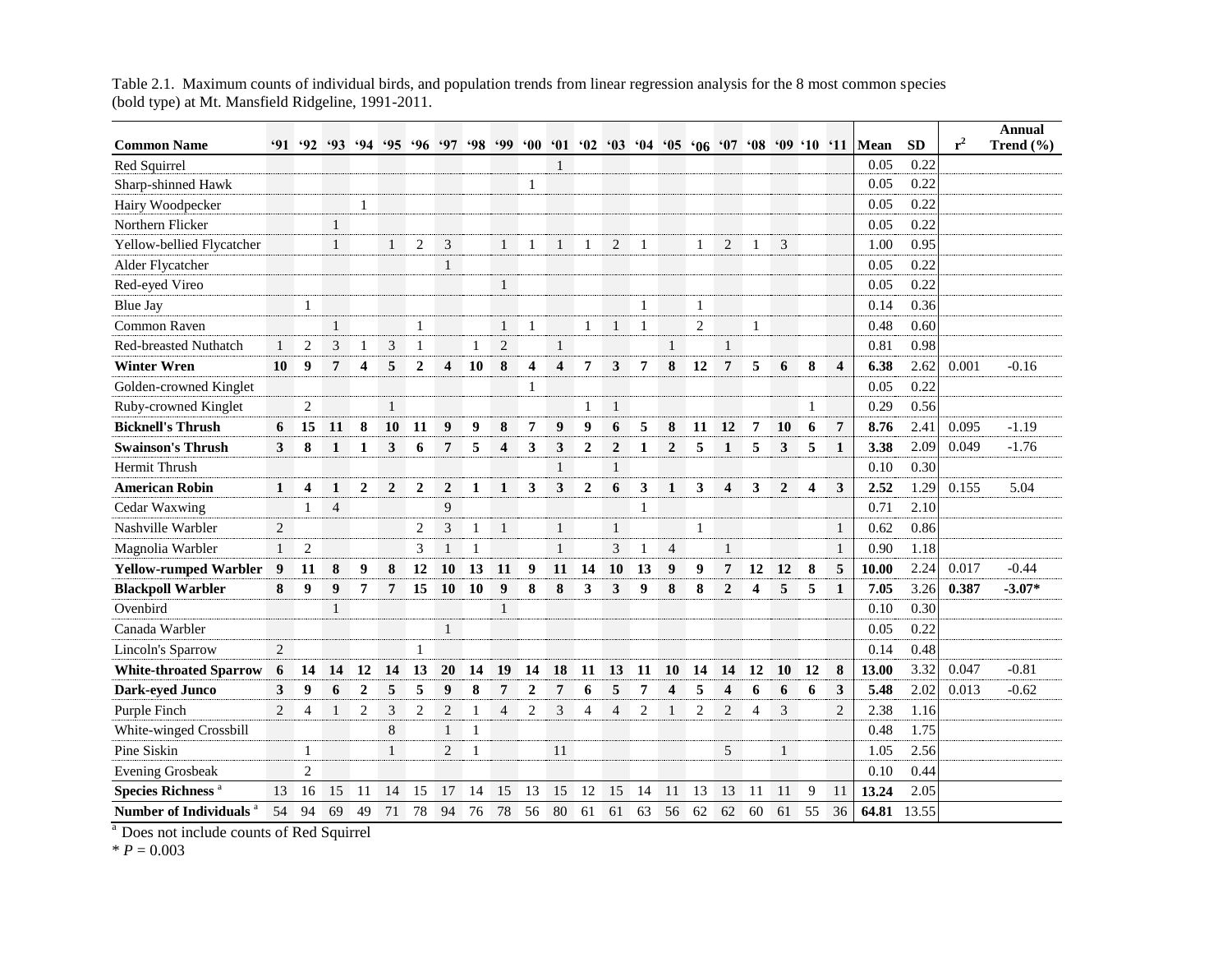| <b>Common Name</b>                  | .95                     | .96            | .97                     | 98 | 99             | $60^\circ$   | 61               | 62             |                         | $03 \t04$ | $^{\circ}05$            | '06              | 67                      | <b>MO</b>      | '09'10                  |                | $^{\circ}11$   | <b>Mean</b> | <b>SD</b> | $r^2$ | Annual<br>Trend $(\% )$ |
|-------------------------------------|-------------------------|----------------|-------------------------|----|----------------|--------------|------------------|----------------|-------------------------|-----------|-------------------------|------------------|-------------------------|----------------|-------------------------|----------------|----------------|-------------|-----------|-------|-------------------------|
| Eastern Chipmunk                    |                         |                |                         |    |                |              |                  |                |                         |           |                         |                  | 1                       |                |                         |                |                | 0.06        | 0.25      |       |                         |
| Red Squirrel                        |                         |                |                         |    | $\overline{4}$ |              | $\mathbf{1}$     |                | 7                       |           |                         |                  | $\overline{4}$          |                |                         |                |                | 1.00        | 2.10      |       |                         |
| Sharp-shinned Hawk                  |                         |                |                         | 1  |                |              |                  |                |                         |           | $\mathbf{1}$            |                  |                         |                |                         |                |                | 0.13        | 0.34      |       |                         |
| <b>Mourning Dove</b>                |                         |                |                         |    |                | 1            | $\mathbf{1}$     |                |                         |           |                         |                  |                         |                |                         |                |                | 0.13        | 0.34      |       |                         |
| Ruby-throated Hummingbird           |                         |                |                         |    |                | $\mathbf{1}$ |                  |                |                         |           |                         |                  |                         |                |                         |                |                | 0.06        | 0.25      |       |                         |
| Hairy Woodpecker                    | $\mathbf{1}$            |                |                         |    |                |              |                  |                |                         |           |                         |                  |                         |                |                         |                |                | 0.06        | 0.25      |       |                         |
| Pileated Woodpecker                 |                         |                |                         |    |                |              | $\overline{2}$   |                |                         |           |                         |                  |                         |                |                         |                |                | 0.13        | 0.50      |       |                         |
| <b>Yellow-bellied Flycatcher</b>    | $\overline{\mathbf{4}}$ | 4              | $\overline{\mathbf{4}}$ | 3  | 3              | 4            | $\overline{2}$   | 4              | $\overline{\mathbf{4}}$ |           | 3                       | $\overline{2}$   | $\overline{\mathbf{4}}$ | 3              | $\overline{2}$          | 1              | $\overline{2}$ | 3.06        | 1.00      | 0.410 | $-2.95**$               |
| <b>Blue-headed Vireo</b>            |                         |                |                         |    |                |              |                  |                |                         |           |                         | 1                |                         |                |                         |                |                | 0.06        | 0.25      |       |                         |
| Red-eyed Vireo                      |                         |                |                         | 1  |                |              |                  |                |                         |           |                         |                  |                         |                |                         |                |                | 0.06        | 0.25      |       |                         |
| <b>Blue Jay</b>                     | $\mathbf{1}$            |                |                         |    |                |              |                  |                |                         |           | $\mathbf{1}$            | 1                |                         | 4              |                         |                |                | 0.44        | 1.03      |       |                         |
| <b>Common Raven</b>                 |                         | $\overline{4}$ | 3                       | 4  |                | 4            | $\sqrt{2}$       |                |                         |           |                         |                  | $\mathbf{1}$            | 1              |                         | 1              |                | 1.25        | 1.61      |       |                         |
| <b>Black-capped Chickadee</b>       | $\mathbf{1}$            |                |                         |    |                |              |                  |                |                         |           |                         |                  | $\mathbf{1}$            |                |                         |                |                | 0.13        | 0.34      |       |                         |
| Red-breasted Nuthatch               | $\overline{7}$          |                | 2                       |    | 6              |              | $\overline{2}$   |                | $\overline{2}$          |           | $\overline{4}$          |                  | 5                       | 1              |                         | 5              |                | 2.13        | 2.47      |       |                         |
| <b>Winter Wren</b>                  | 8                       | 3              | $\overline{7}$          | 10 | 9              | 10           | 5                | 5              | 9                       |           | 10                      | 11               | 6                       | 8              | $\sqrt{5}$              | 9              | $7\phantom{.}$ | 7.63        | 2.31      | 0.008 | 0.53                    |
| Golden-crowned Kinglet              |                         |                |                         | 1  | 3              | $\mathbf{1}$ |                  | 3              |                         |           | $\overline{2}$          | $\mathbf{1}$     |                         | 2              |                         | 1              |                | 0.88        | 1.09      |       |                         |
| Ruby-crowned Kinglet                | 3                       |                | $\mathfrak{Z}$          |    |                | 3            |                  |                | $\mathbf{1}$            |           | $\mathbf{1}$            | 1                |                         |                | $\mathbf{1}$            |                |                | 0.81        | 1.17      |       |                         |
| <b>Bicknell's Thrush</b>            | 5                       | 6              | 7                       | 5  | 5              | 6            | $\overline{2}$   | 8              | $\mathbf{1}$            |           | 8                       | $\boldsymbol{2}$ | 5                       | 5              | $\overline{2}$          | $\overline{7}$ | 4              | 4.88        | 2.19      | 0.040 | $-1.49$                 |
| <b>Swainson's Thrush</b>            | 6                       | 15             | 9                       | 5  | 3              | 4            | 8                | 11             | 10                      |           | 8                       | 5                | 9                       | $\pmb{7}$      | 3                       | $\overline{7}$ | 13             | 7.69        | 3.44      | 0.000 | $-0.07$                 |
| Hermit Thrush                       | 1                       |                | 3                       |    |                |              |                  |                |                         |           |                         |                  |                         |                |                         |                |                | 0.25        | 0.77      |       |                         |
| American Robin                      |                         | $\overline{c}$ | $\overline{2}$          | 2  | 1              | 1            | $\mathbf{1}$     | 1              | 3                       |           | $\overline{4}$          | 5                | $\overline{2}$          | $\overline{c}$ | 3                       | 6              | $\overline{4}$ | 2.44        | 1.63      |       |                         |
| Cedar Waxwing                       |                         |                |                         | 1  |                |              | $\mathbf{1}$     |                |                         |           | 1                       |                  |                         |                |                         |                |                | 0.19        | 0.40      |       |                         |
| Nashville Warbler                   |                         | 1              | 3                       | 2  | 1              | 3            |                  | 3              | $\overline{4}$          |           | 3                       | $\overline{2}$   | 3                       | 2              | $\mathbf{1}$            | $\overline{4}$ | $\mathbf{1}$   | 2.06        | 1.29      |       |                         |
| Northern Parula                     |                         |                |                         |    |                |              |                  |                | 1                       |           |                         |                  |                         |                |                         |                |                | 0.06        | 0.25      |       |                         |
| Magnolia Warbler                    | $\overline{2}$          | $\overline{4}$ | $\overline{4}$          | 2  | 3              | 5            | $\overline{4}$   | $\overline{2}$ | $\overline{4}$          |           | $\overline{2}$          | 3                | $\mathbf{1}$            | 2              | $\overline{2}$          | 6              | $\mathbf{1}$   | 2.94        | 1.44      |       |                         |
| <b>Black-throated Blue Warbler</b>  | $\mathbf{1}$            |                |                         |    |                |              |                  |                |                         |           |                         |                  |                         |                |                         |                |                | 0.06        | 0.25      |       |                         |
| <b>Yellow-rumped Warbler</b>        | 5                       | 6              | $\overline{\mathbf{4}}$ | 5  | $\overline{7}$ | 11           | $\boldsymbol{9}$ | 11             | 8                       |           | $\overline{\mathbf{4}}$ | 8                | 8                       | 6              | $\overline{\mathbf{4}}$ | 7              | 6              | 6.81        | 2.26      | 0.000 | 0.03                    |
| <b>Blackpoll Warbler</b>            | $\boldsymbol{9}$        | 9              | 15                      | 8  | 3              | 8            | $\overline{7}$   | 8              | 8                       |           | 8                       | 10               | 4                       | 6              | 6                       | 7              |                | 7.25        | 3.28      | 0.294 | $-3.31*$                |
| <b>White-throated Sparrow</b>       | 22                      | 11             | 12                      | 9  | 8              | 7            | $\overline{7}$   | 10             | 10                      |           | $\overline{7}$          | 4                | 8                       | 4              | 5                       | 8              | $\overline{7}$ | 8.69        | 4.22      | 0.438 | $-3.98**$               |
| Dark-eyed Junco                     | 9                       | 5              | 3                       | 2  | 5              | 2            | 5                | 4              | 4                       |           | 7                       | 5                | $\mathbf{1}$            | 4              | $\mathbf{1}$            | 5              | 6              | 4.31        | 2.18      | 0.032 | $-1.51$                 |
| Purple Finch                        | $\overline{2}$          | $\mathbf{1}$   | $\overline{4}$          | 4  | $\overline{2}$ | 4            | $\overline{4}$   |                | 6                       |           |                         |                  |                         | $\overline{2}$ | $\mathbf{1}$            | 5              | $\mathbf{1}$   | 2.44        | 1.90      |       |                         |
| White-winged Crossbill              | 8                       |                | $\overline{2}$          |    | 1              |              | 6                |                |                         |           |                         |                  |                         |                |                         |                |                | 1.06        | 2.41      |       |                         |
| Pine Siskin                         | 12                      |                | $\mathbf{1}$            |    | 7              |              |                  |                |                         |           |                         |                  | $\mathbf{1}$            |                | $\mathbf{1}$            |                |                | 1.38        | 3.32      |       |                         |
| <b>Species Richness<sup>a</sup></b> | 19                      | 13             | 18                      | 17 | 16             | 17           | 18               | 12             | 15                      |           | 17                      | 15               | 16                      | 16             | 14                      | 15             | 11             | 15.56       | 2.22      |       |                         |
| Number of Individuals <sup>a</sup>  | 107                     | 71             | 88                      | 65 | 67             | 75           | 69               | 82             | 82                      |           | 74                      | 61               | 62                      | 59             | 37                      | 79             | 52             | 70.63       | 15.94     |       |                         |

Table 2.2. Maximum counts of individual birds, and population trends from linear regression analysis for the 8 most common species (bold type) at Ranch Brook, 1995-2011. Note that a survey was not conducted in 2004.

<sup>a</sup> Does not include counts of Eastern Chipmunk or Red Squirrel

 $*$  *P* = 0.030; \*\* *P*  $\leq$  0.008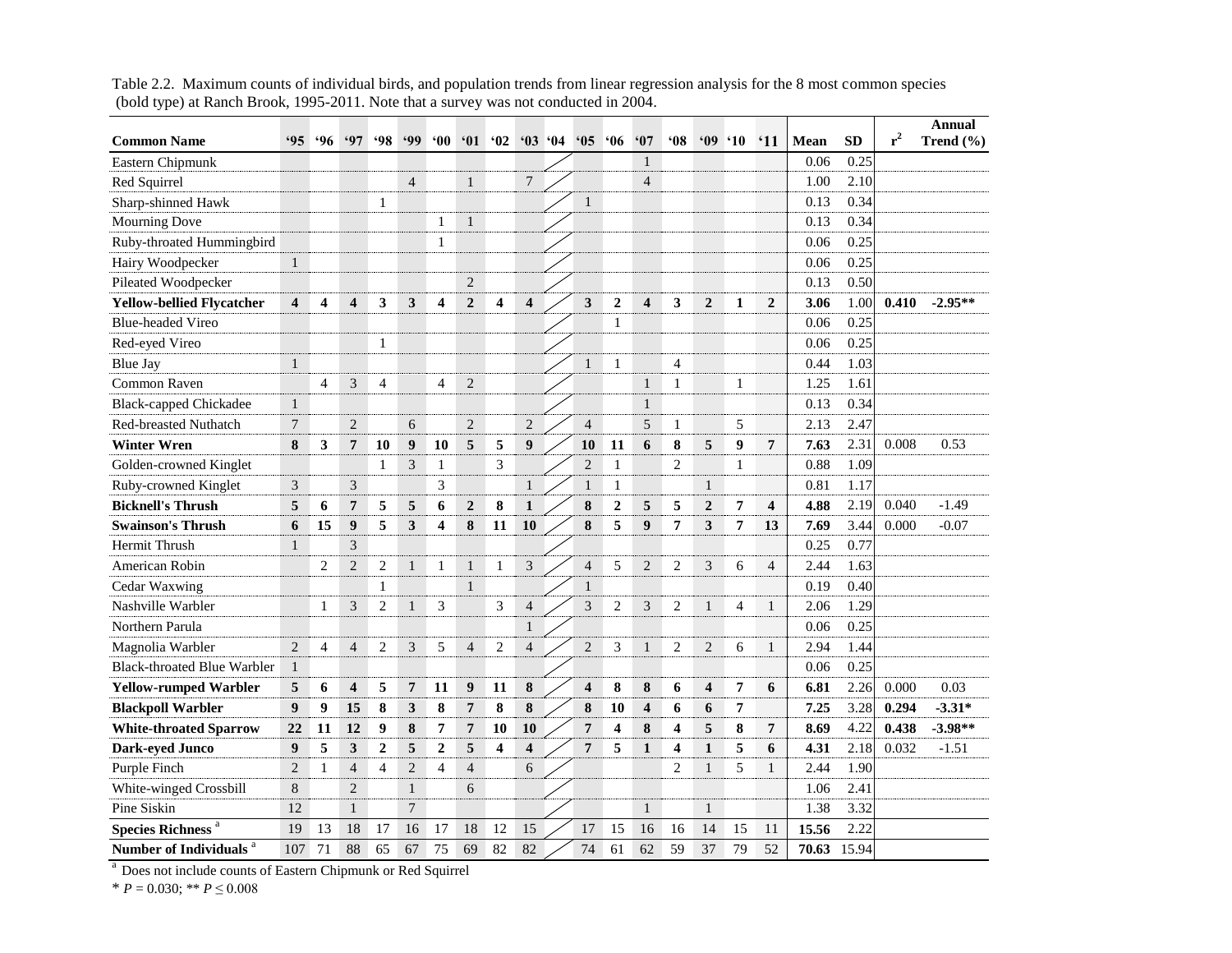| <b>Common Name</b>            |                         | $91 \t92$               |                         | $93 \t94$      |                | 95.96          | <b>'97</b>              | $^{\circ}98$   | <b>99</b>               | $60^\circ$              | $01 \t02$               |                | $\cdot$ 03 | 64                      | $05 \t06$ |                         | $07 \t08$        |                |                         | '09'10         | $^{\circ}11$            | Mean | <b>SD</b> | $r^2$ | <b>Annual</b><br>Trend $(\% )$ |
|-------------------------------|-------------------------|-------------------------|-------------------------|----------------|----------------|----------------|-------------------------|----------------|-------------------------|-------------------------|-------------------------|----------------|------------|-------------------------|-----------|-------------------------|------------------|----------------|-------------------------|----------------|-------------------------|------|-----------|-------|--------------------------------|
| Eastern Chipmunk              |                         |                         |                         |                |                |                | 3                       |                | 5                       |                         |                         |                |            |                         |           |                         |                  |                |                         |                |                         | 0.53 | 1.34      |       |                                |
| Red Squirrel                  |                         |                         |                         |                |                |                | $\mathbf{1}$            |                | 3                       |                         | $\mathbf{1}$            |                |            |                         |           | 1                       |                  |                |                         | $\mathbf{1}$   |                         | 0.42 | 0.77      |       |                                |
| <b>Broad-winged Hawk</b>      |                         |                         |                         |                |                |                | $\mathbf{1}$            |                |                         |                         |                         |                |            |                         |           |                         |                  |                |                         |                |                         | 0.05 | 0.23      |       |                                |
| <b>Mourning Dove</b>          |                         |                         |                         |                |                |                |                         |                | $\mathbf{1}$            |                         |                         |                |            |                         |           |                         |                  |                |                         |                |                         | 0.11 | 0.32      |       |                                |
| Yellow-bellied Sapsucker      |                         | 2                       |                         | $\mathbf{1}$   | $\mathbf{1}$   |                | $\mathbf{1}$            | 1              | $\mathbf{1}$            |                         | 3                       |                |            | $\overline{2}$          |           | $\overline{2}$          | 3                | $\overline{c}$ |                         |                |                         | 1.00 | 1.05      |       |                                |
| Downy Woodpecker              |                         |                         |                         |                |                |                | $\mathbf{1}$            |                |                         |                         |                         |                |            |                         |           |                         |                  | $\mathbf{1}$   |                         | $\mathbf{1}$   |                         | 0.21 | 0.42      |       |                                |
| Hairy Woodpecker              |                         |                         |                         | 1              |                |                | $\mathbf{1}$            | 1              | $\overline{c}$          |                         |                         |                |            |                         |           |                         |                  |                | $\overline{2}$          | $\overline{2}$ |                         | 0.47 | 0.77      |       |                                |
| Northern Flicker              |                         |                         | $\mathbf{1}$            |                |                |                |                         |                |                         |                         |                         |                |            |                         |           |                         |                  |                |                         |                |                         | 0.05 | 0.23      |       |                                |
| Pileated Woodpecker           | 2                       |                         | $\mathbf{1}$            |                |                | $\mathbf{1}$   |                         |                |                         |                         |                         |                |            |                         |           |                         |                  |                |                         |                |                         | 0.26 | 0.56      |       |                                |
| Least Flycatcher              |                         |                         |                         |                |                |                |                         |                |                         |                         |                         |                |            |                         |           |                         | $\overline{c}$   |                |                         |                |                         | 0.11 | 0.46      |       |                                |
| Eastern Phoebe                |                         |                         |                         |                |                |                |                         |                |                         |                         |                         | $\mathbf{1}$   |            |                         |           |                         |                  |                |                         |                |                         | 0.05 | 0.23      |       |                                |
| <b>Blue-headed Vireo</b>      | $\mathbf{1}$            | $\mathbf{2}$            |                         |                |                | $\mathbf{1}$   | $\mathbf{1}$            |                |                         | $\mathbf{1}$            |                         |                |            |                         |           | $\overline{2}$          | $\mathbf{1}$     | $\mathbf{1}$   | 3                       | 3              |                         | 0.89 | 0.99      |       |                                |
| <b>Red-eyed Vireo</b>         | $\mathbf{3}$            | $\overline{\mathbf{4}}$ | $\overline{\mathbf{4}}$ | 6              | 9              | 8              | $\overline{7}$          | 6              | 10                      | ${\bf 8}$               | $\bf 8$                 | $\overline{7}$ |            | 5                       |           | $\overline{7}$          | 8                | 6              | $\overline{2}$          | 5              | $\overline{\mathbf{4}}$ | 6.16 | 2.14      | 0.009 | $-0.48$                        |
| <b>Blue Jay</b>               | $\overline{2}$          | 1                       |                         | 1              |                | $\overline{2}$ | $\sqrt{2}$              |                | $\mathbf{1}$            | $\mathbf{1}$            | $\mathbf{2}$            | 1              |            |                         |           |                         |                  | 1              |                         | $\mathbf{1}$   |                         | 0.89 | 0.74      |       |                                |
| <b>American Crow</b>          |                         |                         |                         |                |                |                |                         |                |                         |                         |                         |                |            |                         |           | 1                       |                  | $\mathbf{1}$   |                         |                | 1                       | 0.16 | 0.37      |       |                                |
| Common Raven                  |                         |                         |                         | $\overline{4}$ | $\mathbf{1}$   |                |                         |                | $\mathbf{1}$            |                         | $\mathbf{1}$            |                |            | 1                       |           |                         |                  |                |                         | $\overline{2}$ |                         | 0.53 | 1.02      |       |                                |
| <b>Black-capped Chickadee</b> |                         | 1                       | $\mathbf{1}$            |                | $\sqrt{2}$     | 3              | 3                       |                | 3                       | 1                       | $\mathbf{1}$            |                |            |                         |           | $\mathbf{2}$            |                  | 3              |                         | $\mathbf{2}$   | $\mathbf{2}$            | 1.32 | 1.16      |       |                                |
| Red-breasted Nuthatch         |                         |                         |                         |                |                |                | $\mathbf{1}$            |                |                         |                         |                         |                |            |                         |           |                         |                  |                |                         |                |                         | 0.05 | 0.23      |       |                                |
| White-breasted Nuthatch       |                         |                         |                         |                |                |                | $\mathbf{1}$            |                |                         |                         |                         |                |            |                         |           |                         |                  |                |                         |                |                         | 0.11 | 0.32      |       |                                |
| <b>Brown Creeper</b>          |                         |                         |                         | $\mathbf{1}$   |                |                |                         |                | $\mathbf{1}$            | $\mathbf{1}$            |                         | $\mathbf{1}$   |            |                         |           | -1                      | $\mathbf{1}$     |                |                         |                |                         | 0.37 | 0.50      |       |                                |
| <b>Winter Wren</b>            |                         | 6                       | $\overline{2}$          | 1              | 5              | 3              | $\overline{\mathbf{4}}$ | 6              | $\overline{\mathbf{4}}$ | $\overline{\mathbf{4}}$ | $\mathbf{3}$            | 3              |            | 3                       |           | 4                       | $\boldsymbol{2}$ | 1              |                         |                | $\overline{2}$          | 2.79 | 1.87      | 0.136 | $-2.73$                        |
| Golden-crowned Kinglet        |                         |                         |                         |                |                |                |                         | 1              |                         |                         |                         |                |            |                         |           | 1                       |                  |                |                         |                |                         | 0.11 | 0.32      |       |                                |
| Veery                         | $\mathbf{1}$            | $\mathbf{1}$            |                         |                |                |                |                         |                |                         | $\mathbf{1}$            |                         |                |            |                         |           |                         |                  |                |                         |                |                         | 0.16 | 0.37      |       |                                |
| Swainson's Thrush             |                         | 1                       |                         | $\overline{c}$ | $\overline{4}$ | $\mathfrak{Z}$ |                         | 1              | $\overline{4}$          | $\overline{2}$          | $\sqrt{2}$              |                |            |                         |           | 1                       |                  |                | $\sqrt{2}$              |                |                         | 1.16 | 1.38      |       |                                |
| <b>Hermit Thrush</b>          |                         | 4                       | $\mathbf{1}$            | 6              | $\overline{7}$ | 3              | $\overline{\mathbf{4}}$ | $\overline{4}$ | $\boldsymbol{2}$        |                         | $\overline{\mathbf{4}}$ | 5              |            | $\overline{\mathbf{4}}$ |           | $\overline{\mathbf{4}}$ | $7\overline{ }$  | 1              | $\overline{\mathbf{4}}$ | 3              | $\overline{\mathbf{4}}$ | 3.53 | 2.04      | 0.017 | 1.35                           |
| Wood Thrush                   | 1                       | $\mathbf{1}$            |                         |                |                |                |                         |                |                         |                         |                         |                |            |                         |           |                         |                  |                |                         |                |                         | 0.11 | 0.32      |       |                                |
| American Robin                | 1                       |                         |                         |                | 3              | 3              | 3                       | $\overline{4}$ | $\sqrt{2}$              | -1                      | $\sqrt{2}$              | $\mathbf{1}$   |            | $\overline{2}$          |           |                         | $\mathbf{1}$     |                |                         | 3              |                         | 1.37 | 1.34      |       |                                |
| Cedar Waxwing                 |                         |                         |                         |                |                |                |                         |                |                         |                         |                         |                |            |                         |           |                         |                  |                |                         |                | $\mathbf{1}$            | 0.05 | 0.22      |       |                                |
| Nashville Warbler             |                         |                         |                         |                |                |                |                         |                |                         |                         |                         |                |            |                         |           |                         |                  |                |                         |                | 1                       | 0.05 | 0.22      |       |                                |
| Magnolia Warbler              | $\mathbf{1}$            |                         |                         |                | $\mathbf{1}$   |                |                         |                |                         |                         |                         |                |            |                         |           | $\mathbf{1}$            |                  |                |                         |                |                         | 0.16 | 0.37      |       |                                |
| <b>Black-th. Blue Warbler</b> | $\overline{\mathbf{4}}$ | 9                       | 5                       | 6              | $\overline{7}$ | 8              | 6                       | 5              | 6                       | 5                       | $\sqrt{5}$              | 5              |            | 11                      |           | 15                      | ${\bf 8}$        | 11             | 5                       | 14             | 9                       | 7.58 | 3.20      | 0.285 | 5.59*                          |
| Yellow-rumped Warbler         |                         |                         | $\sqrt{2}$              | $\sqrt{2}$     |                | $\overline{2}$ | $\mathfrak{Z}$          | 3              | $\mathbf{1}$            | $\mathbf{1}$            | 3                       | $\sqrt{2}$     |            |                         |           |                         |                  | $\mathbf{1}$   |                         |                | $\mathbf{1}$            | 1.26 | 1.05      |       |                                |

Table 2.3. Maximum counts of individual birds, and population trends from linear regression analysis for the 8 most common species (bold type) at Underhill State Park, 1991-2011. Note that surveys were not conducted in 2003 or 2005.

*Continued*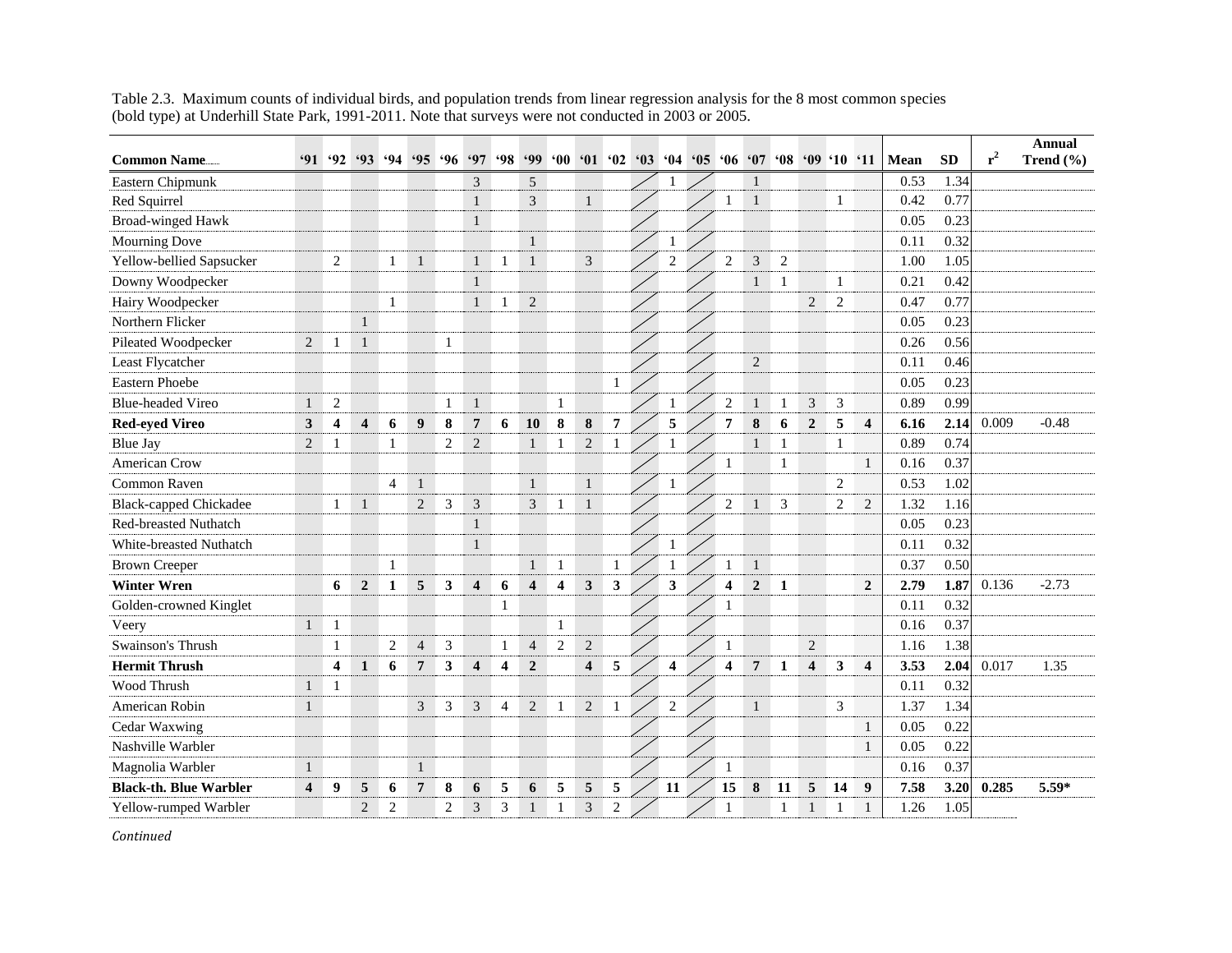| <b>Common Name</b>                 | 91             | 92 | 93                      | $-94$ | $^{\circ}95$   | .96 | .97            | 98             | .99            | $^{\circ}00$ | 61             | $^{\circ}02$ | $^{\circ}03$ | $^{\circ}04$ | $^{\circ}05$ | .06 <sub>1</sub> |           | $07 \t08$        |                         | $'09 \t10 \t11$ |    | Mean  | <b>SD</b> | $r^2$ | Annual<br>Trend $(\% )$ |
|------------------------------------|----------------|----|-------------------------|-------|----------------|-----|----------------|----------------|----------------|--------------|----------------|--------------|--------------|--------------|--------------|------------------|-----------|------------------|-------------------------|-----------------|----|-------|-----------|-------|-------------------------|
| <b>Black-th. Green Warbler</b>     | 5              | 7  | 6                       |       |                |     | 9              | 5              | 8              | 10           | <b>10</b>      | 8            |              | 13           |              | 15               | <b>12</b> | 10               | $\overline{7}$          | -11             | 14 | 9.00  | 2.94      | 0.531 | $6.11**$                |
| Blackburnian Warbler               |                |    |                         |       |                |     |                |                |                |              | $\mathbf{1}$   |              |              |              |              |                  |           |                  |                         |                 |    | 0.21  | 0.42      |       |                         |
| <b>Blackpoll Warbler</b>           |                |    |                         |       |                |     | 2              |                |                |              |                |              |              |              |              |                  |           |                  |                         |                 |    | 0.16  | 0.50      |       |                         |
| Black-and-White Warbler            |                | 3  | 2                       | 2     | 4              | 2   | 3              | 2              |                | 3            | $\overline{4}$ | 2            |              |              |              | 2                | 3         |                  | $\mathbf{1}$            |                 | 2  | 2.00  | 1.15      |       |                         |
| <b>American Redstart</b>           |                | 4  |                         |       |                |     |                |                |                |              |                |              |              |              |              |                  |           |                  |                         |                 |    | 0.32  | 0.95      |       |                         |
| Ovenbird                           | $\overline{4}$ | 10 | <b>11</b>               | -11   | 13             | 12  | <b>12</b>      | 10             | 13             | 10           | 13             | 6            |              | 11           |              | 11               | 15        | 14               | $\overline{7}$          | 14              | 10 | 10.89 | 2.81      | 0.064 | 1.13                    |
| Mourning Warbler                   |                |    |                         |       |                |     |                |                |                |              |                |              |              |              |              |                  | 1         | 1                |                         |                 |    | 0.11  | 0.32      |       |                         |
| <b>Canada Warbler</b>              | $\mathbf{3}$   | 4  | $\overline{\mathbf{4}}$ | 6     | $\overline{2}$ |     | 4              | $\mathbf{2}$   | $\overline{2}$ | 3            | $\overline{2}$ | $\mathbf{2}$ |              |              |              |                  |           | 1                |                         |                 |    | 2.05  | 1.81      | 0.732 | $-5.20***$              |
| <b>Scarlet Tanager</b>             |                |    |                         |       |                |     |                |                | L              |              |                |              |              |              |              |                  |           |                  |                         |                 |    | 0.16  | 0.37      |       |                         |
| White-throated Sparrow             | 2              |    | 2                       |       |                |     | $\mathbf{1}$   |                |                |              |                |              |              |              |              |                  |           |                  |                         |                 |    | 0.58  | 0.69      |       |                         |
| <b>Dark-eyed Junco</b>             |                | 3  | $\mathbf{1}$            | 3     | 4              | 3   | 5              | $\overline{2}$ | $\overline{2}$ |              | $\overline{2}$ | $\mathbf{2}$ |              |              |              | 5                | 5         | $\boldsymbol{2}$ | $\overline{\mathbf{4}}$ | 3               | 1  | 2.58  | 1.50      | 0.035 | 2.05                    |
| Rose-breasted Grosbeak             | $\overline{4}$ | 2  |                         |       | 3              |     | $\overline{2}$ |                | $\mathbf{1}$   |              |                |              |              |              |              |                  |           |                  |                         |                 | 1  | 0.84  | 1.17      |       |                         |
| Purple Finch                       |                |    |                         |       |                |     |                |                |                |              | $\mathbf{1}$   |              |              |              |              |                  |           |                  | $\mathbf{1}$            |                 |    | 0.32  | 0.48      |       |                         |
| White-winged Crossbill             |                |    |                         |       |                |     |                |                |                |              | $\overline{c}$ |              |              |              |              |                  |           |                  |                         |                 |    | 0.11  | 0.46      |       |                         |
| Pine Siskin                        |                |    |                         |       |                |     |                |                |                |              | $\mathbf{1}$   |              |              |              |              |                  |           |                  |                         |                 |    | 0.11  | 0.32      |       |                         |
| American Goldfinch                 |                |    |                         |       |                |     |                |                |                |              |                |              |              |              |              |                  |           |                  |                         |                 |    | 0.11  | 0.32      |       |                         |
| Species Richness <sup>a</sup>      | 15             | 19 | 14                      | 18    | 20             | 20  | 23             | 16             | 21             | 16           | 20             | 16           |              | 17           |              | 22               | 18        | 17               | 12                      | 17              | 14 | 17.63 | 2.91      |       |                         |
| Number of Individuals <sup>a</sup> | 35             | 66 | 43                      | 62    | 77             | 69  | 77             | 54             | 67             | 53           | 70             | 48           |              | 60           |              | 81               | 73        | 58               | 39                      | 68              | 53 | 60.68 | 13.23     |       |                         |

<sup>a</sup> Does not include counts of Red Squirrel or Eastern Chipmunk

 $* P = 0.019$ 

\*\*  $P = 0.0004$ 

\*\*\* *P* < 0.0001